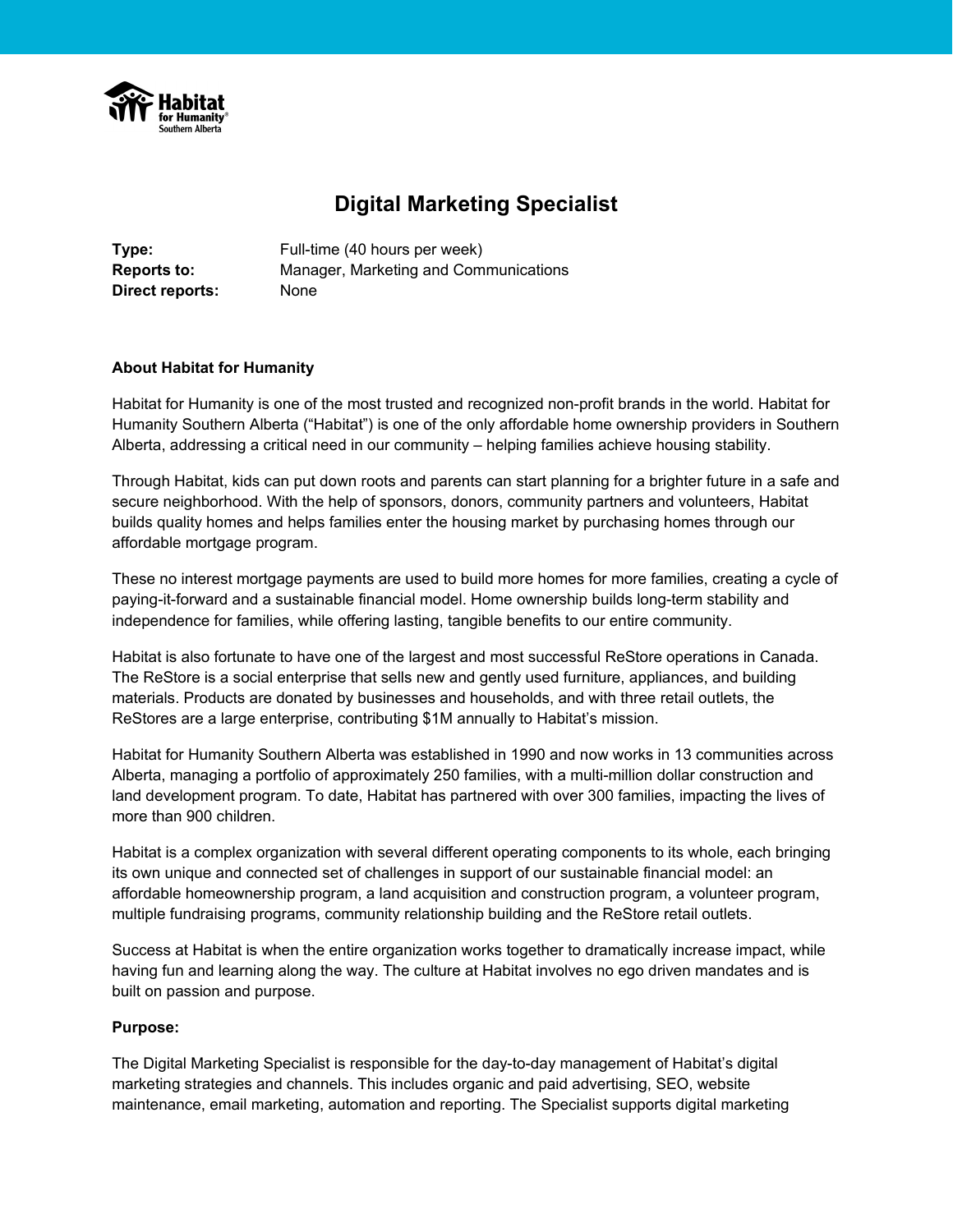

strategies to engage audiences for a variety of purposes, including donating, volunteering, buying a home, and shopping or donating to Habitat ReStores.

## **Key Responsibilities:**

- Marketing and communications activities effectively utilize digital marketing technologies and processes, including HubSpot, Salesforce and Shopify, and they are integrated as needed with corporate platforms
- Ensure Habitat and its ReStores are following best practices in digital marketing, including digital advertising, social media marketing, and email marketing.
- Ensure branding and messaging approaches are in alignment with the National Habitat brand; customize to market in Southern Alberta.
- Manage ongoing website maintenance for Habitat and ReStore websites
- Manage Google search and display ads includes regular monitoring, optimizing ads, adding and removing keywords, and monthly reporting.
- Manage paid social media ads
- Manage Google business listings and reviews
- Develop and monitor digital campaign budgets
- Gather all data for monthly reports and campaign-specific reports. Synthesize data and provide tangible recommendations.
- Develop email marketing strategy to grow database and engage customers and donors.
- Develop email marketing automation and workflows
- Stay current in marketing trends and news e.g. Google updates and changes in algorithms that impact our industry.

## **Qualifications:**

- A degree or diploma in marketing, communications, or another related field, or 3-5 years in a comparable role.
- Google Ads Certification for search and display ads
- Advanced knowledge of SEO
- Solid understanding of HTML and CSS
- Experience working with a content management system
- Experience with marketing automation software
- Strong organizational skills with the ability to multitask on various projects.
- Solid understanding of web metrics, digital analytics, with the ability to generate, analyze and interpret data
- Excellent verbal and written communication skills
- Proven ability to work in a team environment.
- Strategic results-focused marketing and communications mind.
- Must have access to reliable transportation.

Please send your cover letter and resume to [jobs@habitatsouthernab.ca](mailto:jobs@habitatsouthernab.ca) by May 6, 2022 with Digital Marketing Specialist in the subject line.